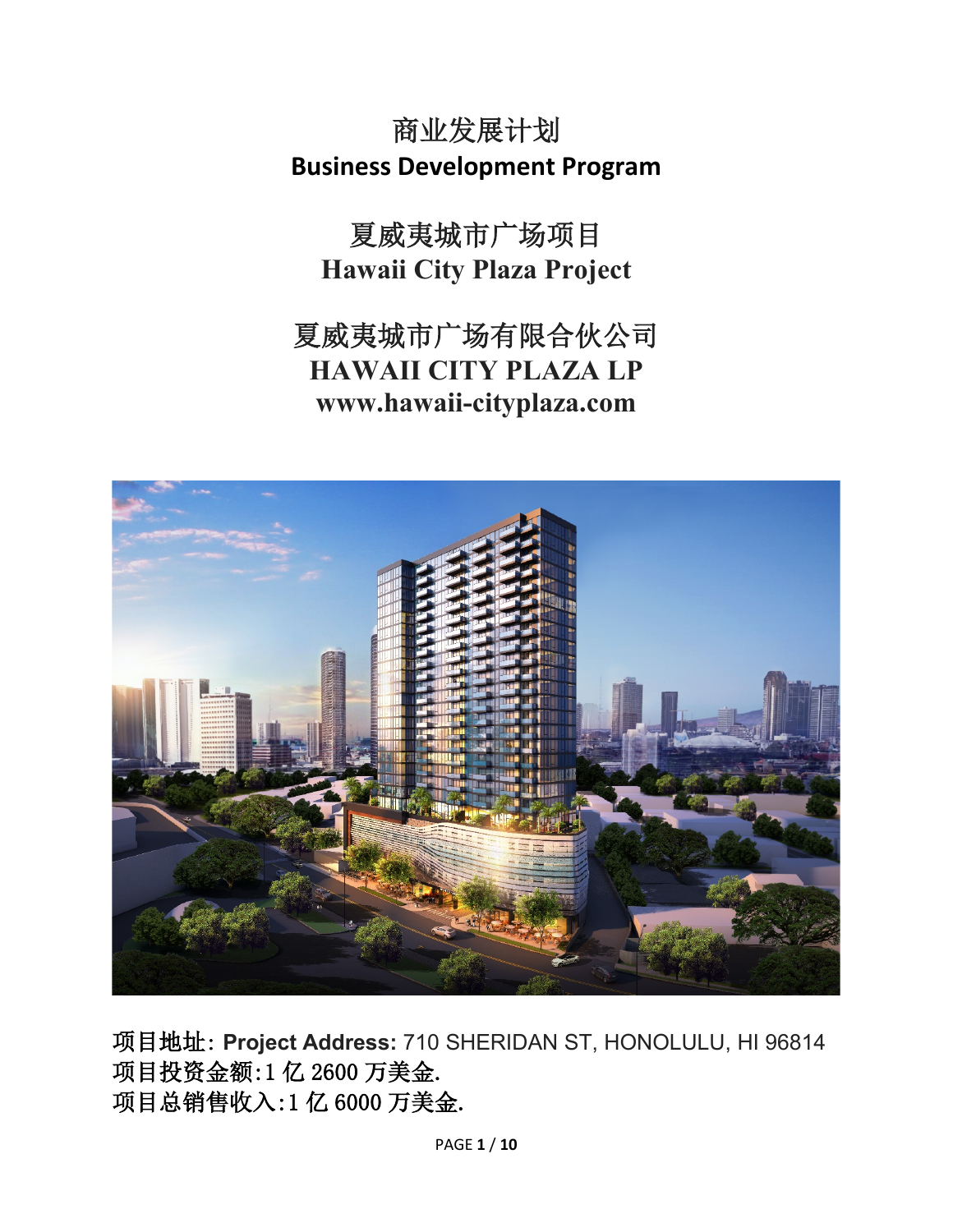项目前期已经投资金额:4500 万美金. 需要建筑贷款:7500 万美金(包括利息+贷款手续费用) 项目利润:税后 2788 万美金以上. 项目已经批准规划(2018 年) 项目已经获得基础工程施工许可证(2019 年) 项目现场已经完成部分基础工程施工(已经完成钢筋施工) 计划 2021 年 10 月份正式施工基础工程. 计划 2024 年 12 月建成.

Project Address: Project Address: 710 SHERIDAN ST, HONOLULU, HI 96814 Project investment amount: 126 million U.S. dollars. Total project sales revenue: 160 million U.S. dollars.

The amount of investment in the early stage of the project: 45 million U.S. dollars. Construction loan required: 75 million U.S. dollars (including interest + loan processing fees) Project profit: more than \$27.88 million after tax. The project has been approved for planning (2018) The project has obtained a basic engineering construction permit (2019) Part of the basic engineering construction has been completed on the project site (rebar construction has been completed) It is planned to formally construct the foundation works in October 2021. It is planned to be completed in December 2024.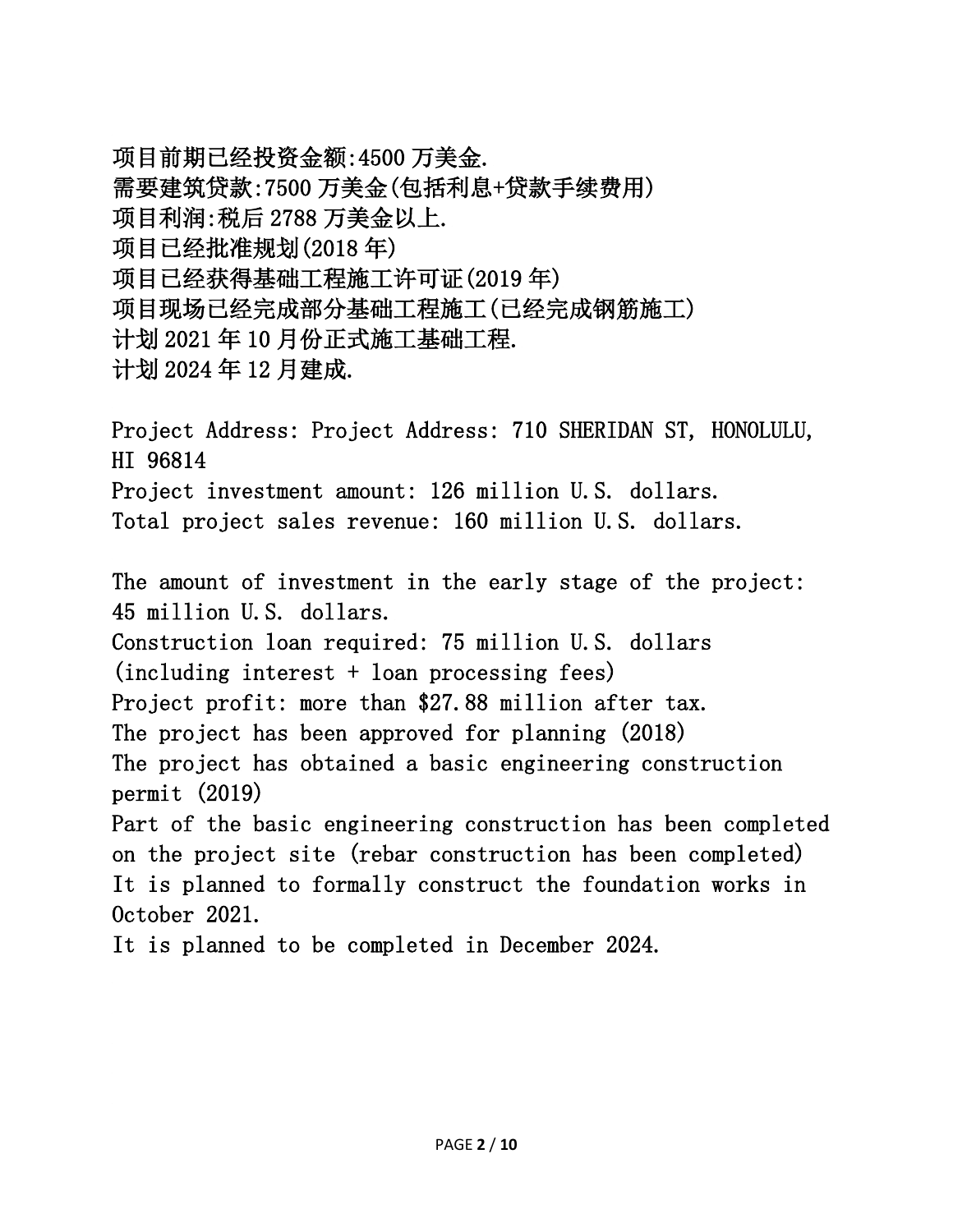目录: **Table of Contents:**

**1**,项目简介: **Project Description**

**2**,项目规划基本信息: **Basic information of Project Planning**

3,开发与经营成本: **Development and Operating Cost**

**4**,销售收入预测: **Sales Revenue Forecast**

**5**,利润: **Profits**

6,项目开发时间表: **Project Development Schedule**

7,项目可行性分析: **Project Feasibility Analysis**

8,项目公司联系方式: **Contact Information of the Project Company**

- **1**,项目简介: **Project Description.**
- 1-1, 建筑工程项目名称:夏威夷城市广场 Project Name: HAWAII CITY PLAZA
- 1-2. 土地 APN#:(项目土地由 3 个土地组成) Land APN#: (The project land is composed of three lands.)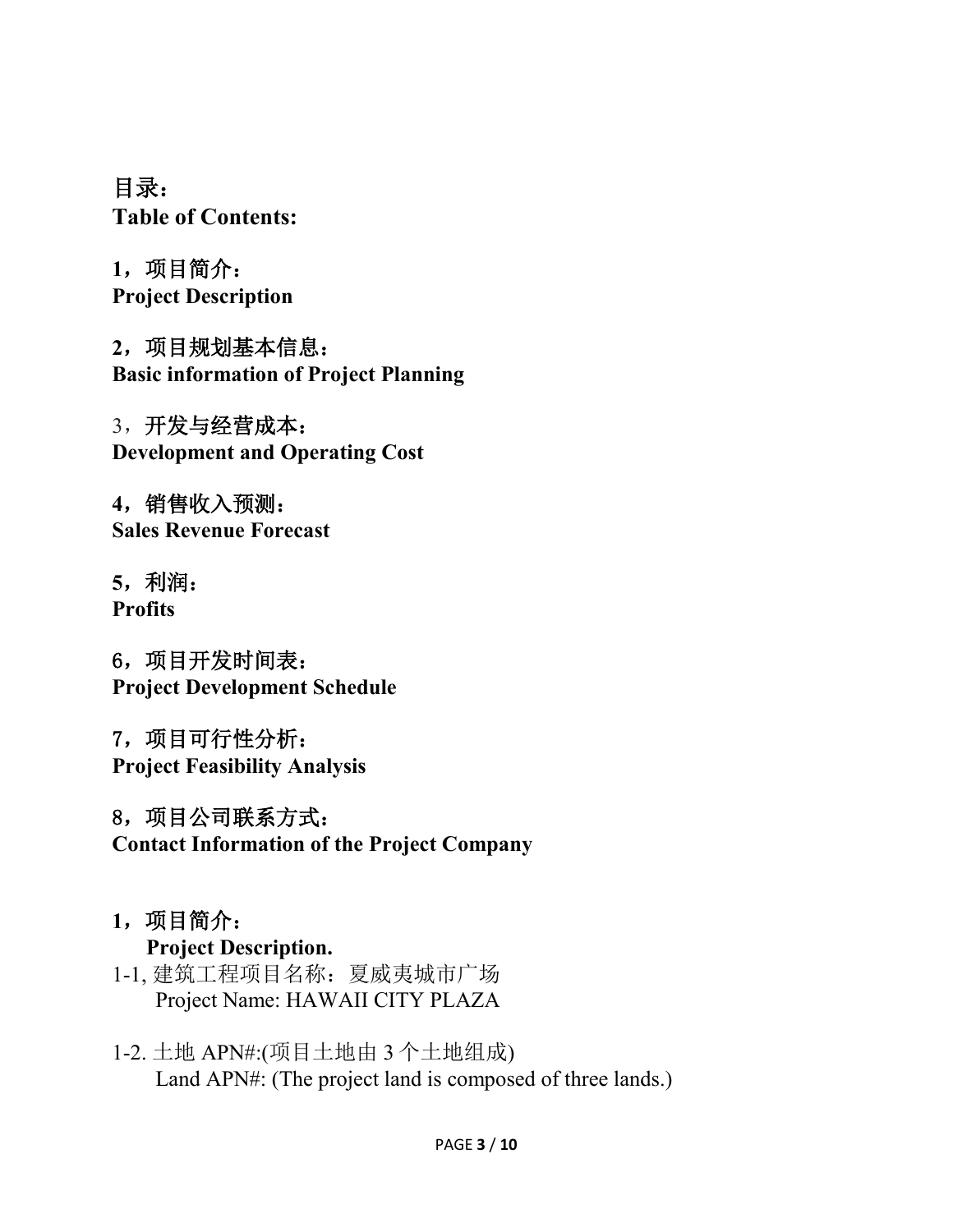710 Sheridan Street Honolulu HI TMK: 1-2-3-014-2 730 Sheridan Street Honolulu HI TMK: 1-2-3-014-11 733 Cedar Street Honolulu HI TMK: 1-2-3-014-4

- 1-3. 土地面积:39,520 SQ.FT;土地用途: BMX-3 商业、商居。 Land Area: 39,520 SQ FT ; Land Purposes: BMX-3 Business, and commercial & residential use
- 1-4. 建筑物高度 250 FT Building Height: 250 FT

# **2**,项目规划基本信息: **Basic information of Project Planning**

2-1,该项目共有 184 套公寓和一些商业单元。这是一个商业和住宅项目。这 座建筑物的总高度约为 250 英尺。

The project has 184 condominiums and some commercial units. It is a commercial and residential project. The total height of the building is about 250 feet.

包括:

Including:

- 2-2, 1 楼有 3 个零售商业区域,并有一些停车位。 There are 3 retail commercial stores and some parking spaces on the 1st floor.
- 2-3, 2 楼至 5 楼主要是停车场。 Parking lots on the 2nd to 5th floor.
- 2-4, 6 楼主要是公共设施,包括游泳池、业主活动中心、健身房、小电影 室、儿童活动区和 4 套公寓。

Public facilities on the 6th floor, including swimming pool, owners' activity center, GYM, small theater, Children's activity area and 4 condominiums.

- 2-5, 经济适用房在 6 楼(一个单元), 和 7 至 10 楼。 Affordable housings are on the 6th floor (1 unit), and the 7th to 10th floor.
- 2-6, 市场价销售的公寓在 6 楼(三个单元), 和 11 至 27 楼(没有 13 楼)。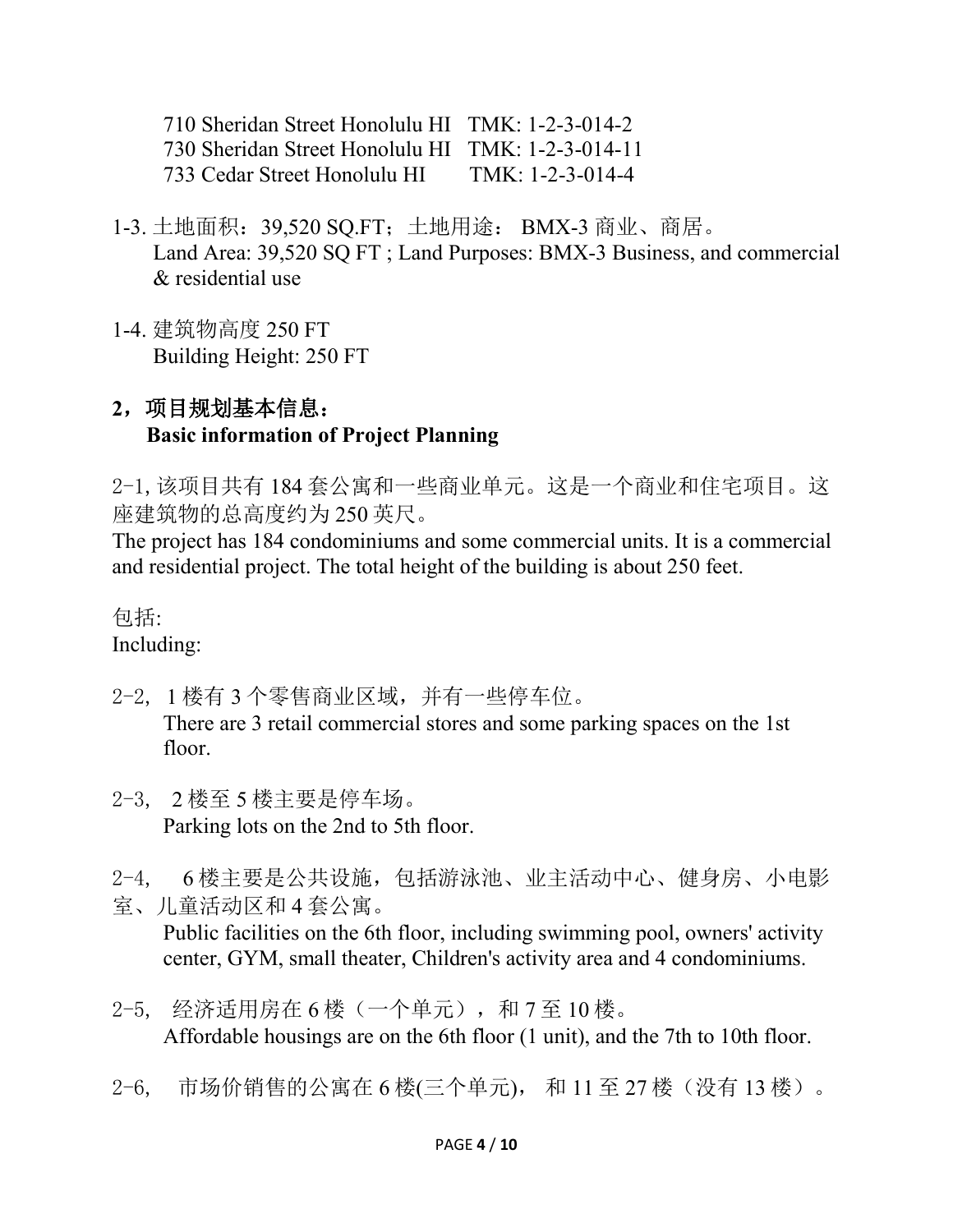Condominiums for sale at market rates are on the 6th floor (3 units), and the 11th to 27th floor (No 13th floor).

- 2-7, 项目的停车位和公共设施区域一共约 18 万平方英尺。 There are about 180,000 square feet of parking spaces and public facilities in the project..
- 2-8, 184 套公寓占地约 14 万平方英尺。 The 184 condominiums cover an area of approximately 140,000 square feet.
- 2-9, 商业面积约 7000 平方英尺。 The commercial area is approximately 7,000 square feet.
- **3**,投资开发与经营成本:**1** 亿 26**00** 万美金。 **Investment Development and Operating Cost: \$ 1**26 **million**

### 其中包括: **Including:**

3-1, 土地和项目转让费用:4500 万美金. Land and project transfer costs: 45 million U.S. dollars.

其中费用包括:

# Including:

- 1),土地产权转让.
- 2),所有市政府规划手续批准.
- 3),所有施工图.
- 4),一切与项目相关的报告和文件.
- 5),施工许可证.
- 6),为了帮助买方控制投资成本,买方将继续成为项目投资管理方.
- 不需要另外增加费用.
- 1), the transfer of land property rights.
- 2) All municipal government planning procedures are approved.
- 3), all construction drawings.
- 4) All reports and documents related to the project.
- 5), construction permit.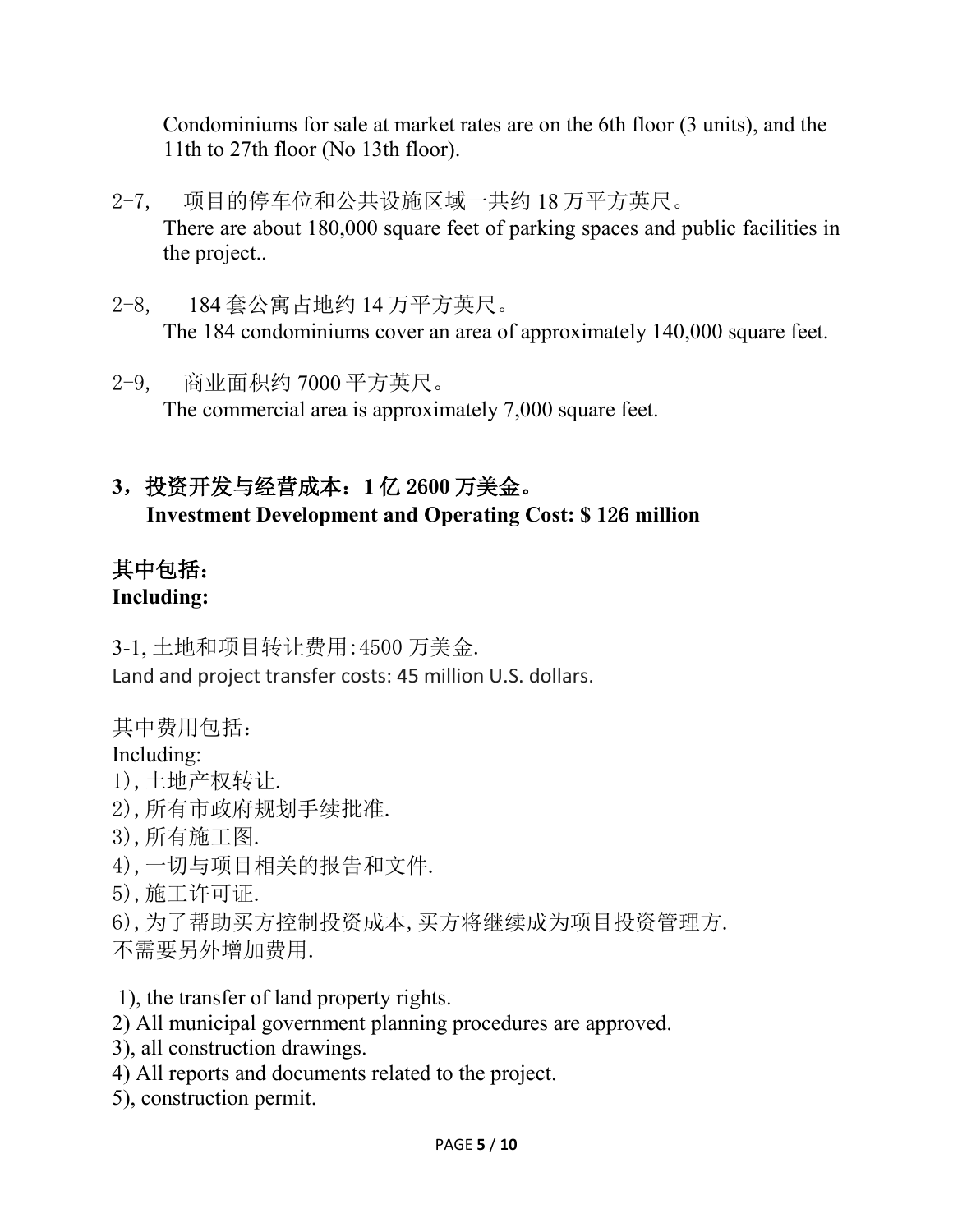6) In order to help the buyer control the investment cost, the buyer will continue to be the project investment manager. No additional cost is required.

3-2, 建筑工程总造价:7500 万美金. 建筑工程造价具体数字分析请在本报告后面查询. Total construction cost: 75 million U.S. dollars. Please inquire at the back of this report for the specific numerical analysis of construction project cost.

3-3, 房地产经纪人费用:600 万美金. Real estate agent fees: 6 million U.S. dollars.

合计:项目总投资费用:1 亿 2600 万美金. Total: Total project investment cost: 126 million U.S. dollars.

# **4**, 夏威夷城市广场项目销售收入预测:**\$ 1** 亿 6000 万美金。

# **Sales revenue forecast of Hawaii City Plaza Project: \$1**60**. million.**

其中包括:

Including:

4-1, 一楼 3 个零售业和餐厅用途商铺 7000 平方英尺.

销售收入:1400 万美金.

On the first floor, there are 3 retail and restaurant-use shops of 7,000 square feet.

Sales revenue: 14 million U.S. dollars.

4-2, 经济适用房 37 个单位,成本价格出售,销售收入:1600 万美金. 37 units of affordable housing, sold at cost price, sales revenue: 16 million U.S. dollars.

4-3,市场价格房屋 147 个单位,销售收入:1 亿 3000 万美金. The market price houses 147 units, and the sales revenue is 130 million U.S. dollars.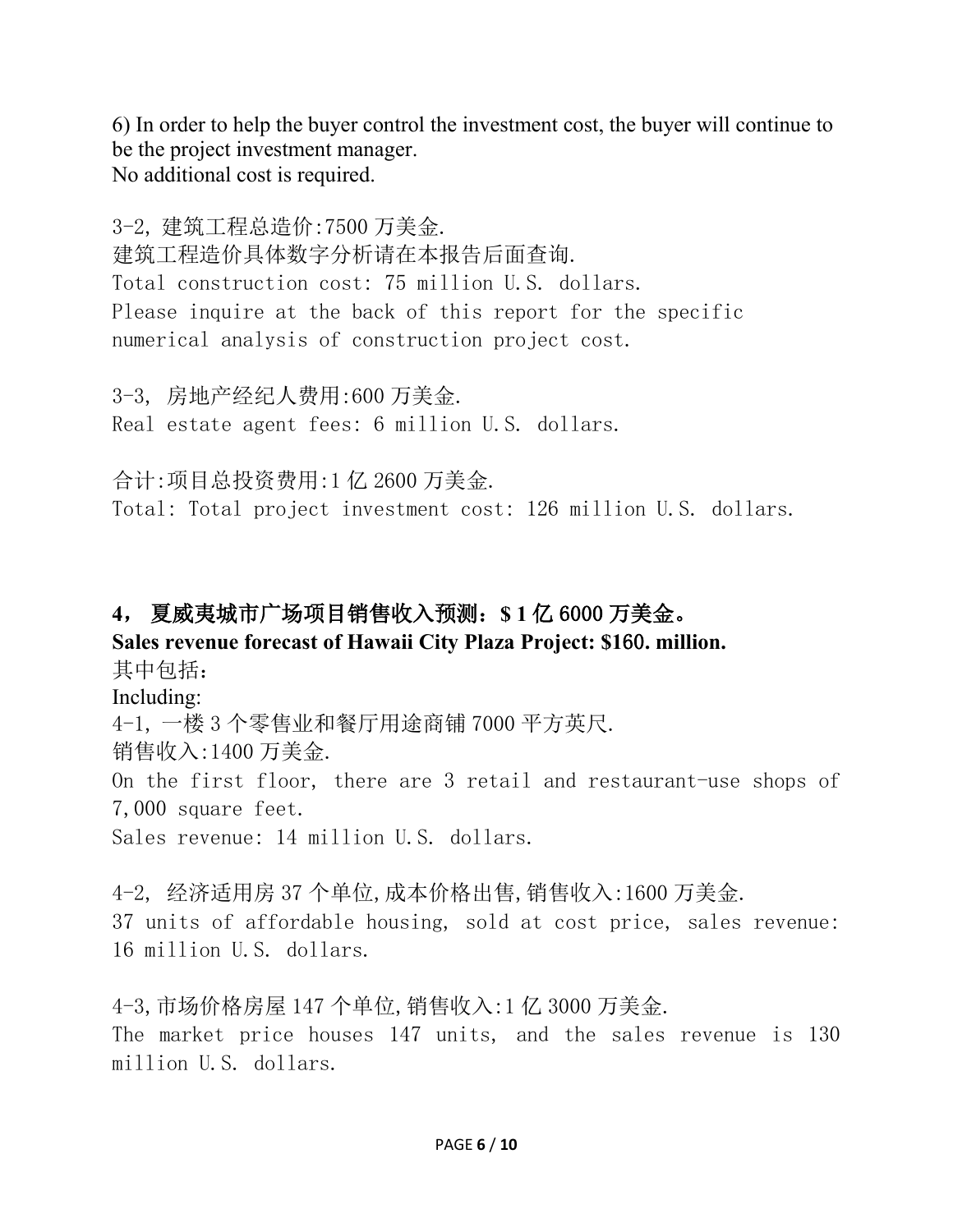详情请登录夏威夷城市广场项目房屋销售网站了解更多房屋销售价格: [WWW.HAWAII-CITYPLAZA.COM](http://www.hawaii-cityplaza.com/)

For more information, please visit the sales website to learn more about housing sales prices:

[WWW.HAWAII-CITYPLAZA.COM](http://www.hawaii-cityplaza.com/)

合计:总销售收入: Total Sales revenue: 1400 万+1600 万+1 亿 3000 万=1 亿 6000 万美金。  $$14$  million  $+\$16$  million  $+130$  million  $= \$160$  million

### **5**,利润**\$ 2**7**.**88 **million**:

### **Profit:**

**5-1.** 总销售收入-总成本=毛利润 Total Sales Revenue – Total Cost = Gross Profit \$ 160,000,000.00-\$ 126,000,000.00=\$ 34,000,000.00  $$160$  million- $$126$  million =  $$34$  million **5-2.** 支付企业所得税后利润,按照 18%企业所得税率计算。 The profit after business income tax, the business income tax rate is about 18%. 3400 万美金×18%企业所得税率=612 万企业所得税。 \$ 34,000,000.00  $\times$  18% business income tax rate  $= $6,120,000.00$  business income tax 所得税后净利润=毛利润-企业所得税 Net Profit After Income Tax = Gross Profit - Business Income Tax 3400 万-612 万=2788 万美金。  $$34,000,000.00 - $6,120,000.00 = $27,880,000.00$ 

# 项目所得税后利润:**2**788 万美金。

**After tax profit of the project \$ 2**7**.**88 **million**

# **6**,项目开发时间表:

### **Development Schedule of the Project.**

**6-1.** 2015 年 8 月份-10 月已经完成项目规划初步概念设计与分析报告。 Completed preliminary scheme and analysis report in August, 2015 to October, 2016.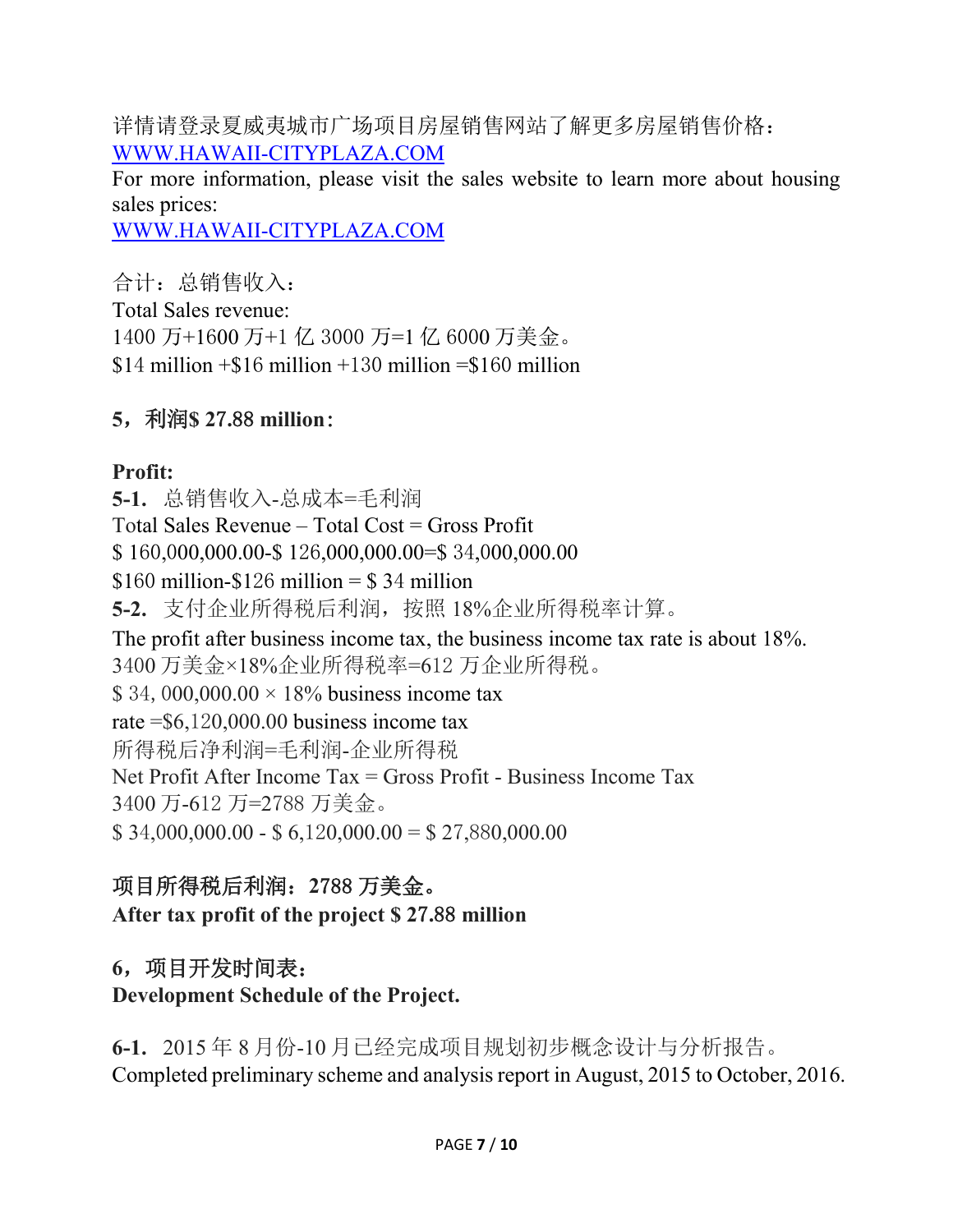**6-2.** 2016 年 11 月-2016 年 12 月正在向檀香山规划部 TOD 特别规划程序与市 政府讨论修改规划中。

Revising the TOD special planning program of Honolulu planning department with the municipal government in November, 2016 to December, 2016.

**6-3.** 2017 年 1 月正式向檀香山市政府规划部门(TOD)递交规划申请。 Submit the planning application to TOD in November, 2015 to December, 2015.

**6-4.** 2017 年 6 月份市政府批准 TOD 规划申请程序。 TOD planning application was approved by the municipal government in June 2017.

**6-5**,2017 年 6 月开工拆除旧建筑物工程施工。 The demolition of old buildings started in June, 2016.

**6-6.** 2017 年 7 月开始施工图纸设计。 Construction design drawings was started in July, 2017.

**6-7.** 2017 年 10 月向市政府递交施工图纸审查。 Submit the construction drawings to the municipal government in October, 2017.

**6-8.** 2018 年 12 月完成施工图纸审查。 Completed the examination of construction drawings in December, 2018.

**6-9.** 2018 年 12 月开始申请施工许可证。 Applied for construction permit in December, 2018.

6**-1**0**.** 2021 年 10 月项目正式开工。 The project officially started in October 2021.

6**-**11**.** 2021 年 10 月-2022 年 4 月完成基础工程施工。 From October 2021 to April 2022, the foundation construction will be completed.

6**-**12**.** 2022 年 5 月-2023 年 5 月完成主体结构工程。 May 2022-2023 complete the main structure project.

6**-**13**.** 2024 年 6 月完成装修工程和配套工程,所有工程完成施工。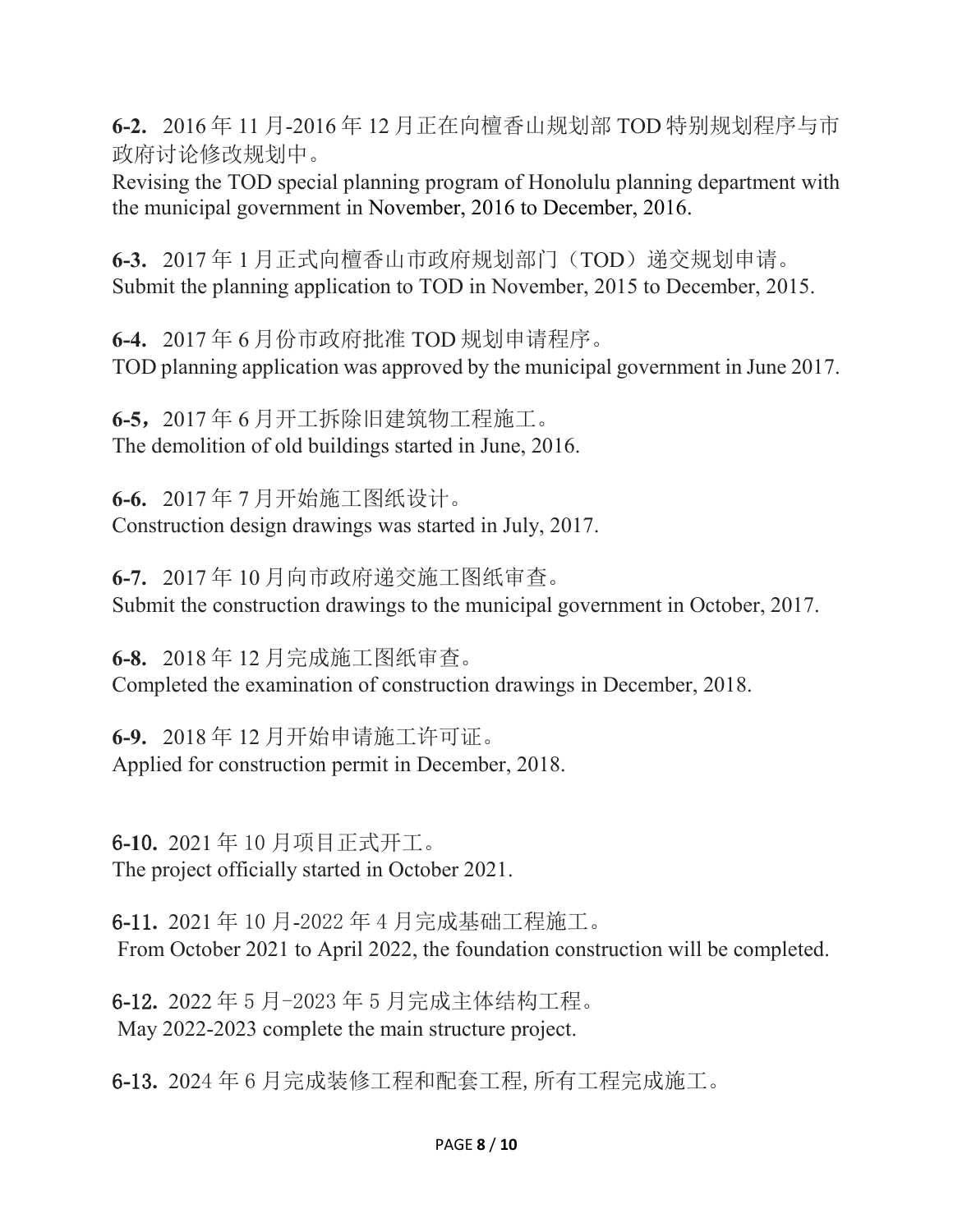In June 2024, the renovation project and supporting projects will be completed, and all the projects will be completed.

#### 6**-**14**.** 2024 年 10 月通过市政府检查。

Passed the municipal government inspection in October 2024.

6**-**15**.** 2024 年 12 月业主可以入居交付使用。

In December 2024, the owner can settle in and deliver it for use.

# **7**,项目可行性分析:

## **Market Feasibility Analysis of the Project**

7-1.项目市场分析和房屋销售时间表:

Project Market Analysis And home sales schedule:

A,项目地理位置:

Project location

项目所在地是夏威夷 HONOLULU 最顶级的黄金地段 ALA MOANA 社区, 这个社区高级 CONDO 平均价格 1200 美金/平方英尺。

The project is located in ala Moana community, the top prime location in Honolulu, Hawaii, the average price of advanced condo in this community is \$ 1,200 per square foot.

B, 房屋主要销售市场:

Main sales markets of houses

我们的价格定位中高收入人群,包括外国投资人。这个社区的租金收益高, 交通方便,生活方便,周边环境走路 15 分钟可以到 ALA MOANA 公园和海 滩。走路 5 分钟到最大的 ALA MOANA 购物中心。

We are targeting middle and high-income groups, including foreign investors. It is high rental income in this community, convenient transportation and life, the surrounding environment, 15 minutes walk to Ala Moana Park and beach. 5 minutes walk to Ala Moana shopping center.

C, 价格定位:

Price positioning

夏威夷城市广场项目平均销售价格定位在 1000 美金左右。主要户型单位价格 75 万-100 万美金比较多。部分单位价格 110 万-120 万美金。